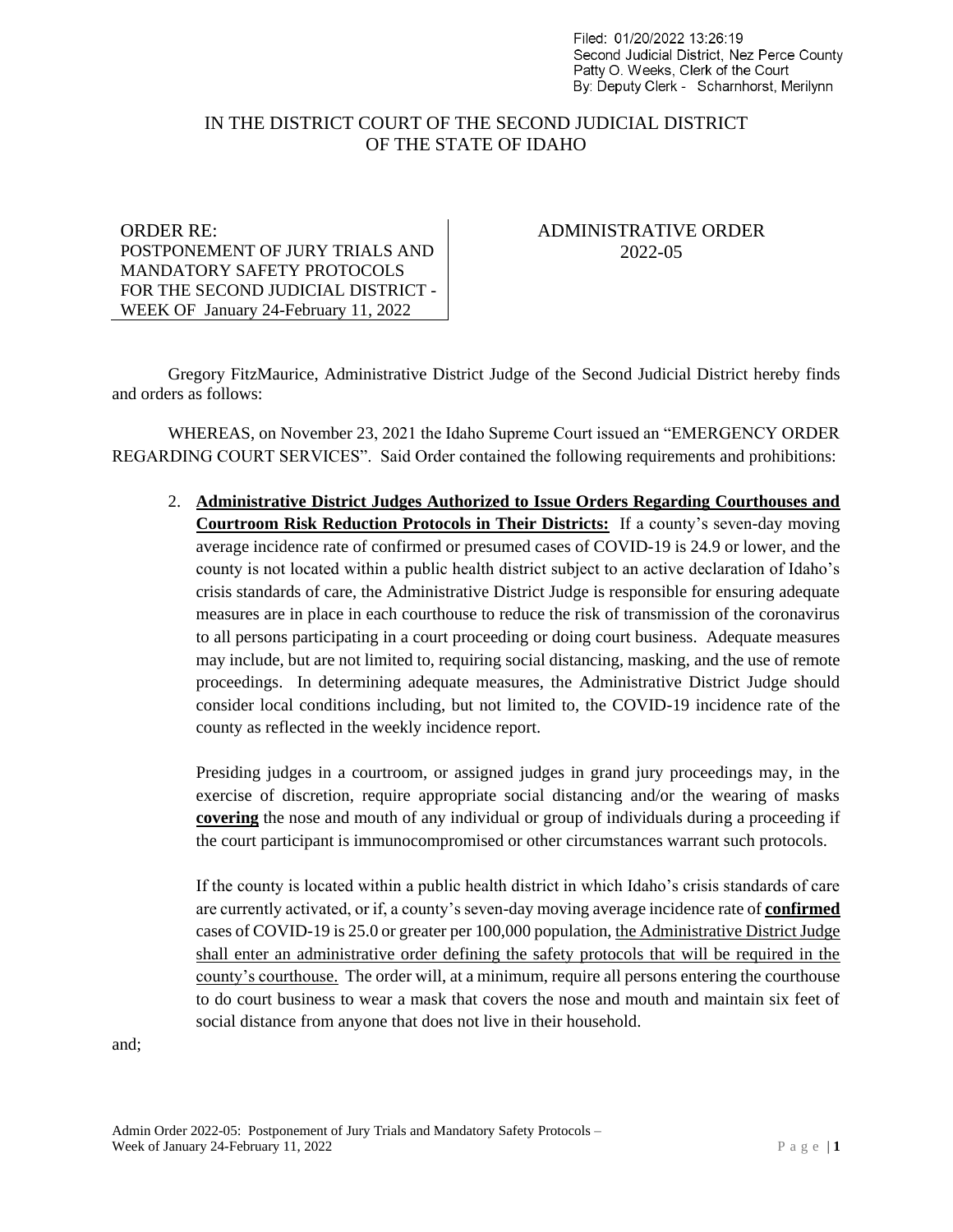- 7. **Jury Trial Postponements**: Jury proceedings, including jury trials, and grand jury proceedings, may commence anytime during a calendar week unless:
	- a. the county in which the jury trial is to be held is located in a public health district in which Idaho's crisis standards of care are activated; or
	- b. the Administrative District Judge has determined that the County in which the prospective juror has been summoned to attend court has a seven-day moving average incidence rate of confirmed or presumed cases of COVID-19 of 25.0 or greater per 100,000 population as reflected on the cases by County page of the Idaho Department of Health and Welfare's COVID-19 Data Dashboard available at

[https://public.tableau.com/app/profile/idaho.division.of.public.health/viz/DPHIda](https://public.tableau.com/app/profile/idaho.division.of.public.health/viz/DPHIdahoCOVID-19Dashboard/Home) [hoCOVID-19Dashboard/Home](https://public.tableau.com/app/profile/idaho.division.of.public.health/viz/DPHIdahoCOVID-19Dashboard/Home)

and;

8. **Other Postponements Authorized by Administrative District Judge**: Notwithstanding the conditions set forth in paragraph 7, an Administrative District Judge may, in the exercise of discretion, enter an order **prohibiting** the commencement of jury trials or the empanelment of a grand jury in a county where there are circumstances beyond the previously published incidence rates which pose a substantial increase in the health or safety risks to participants. Such an order shall be in writing and contain the factual basis for determination and shall upon entry be submitted via email to the Administrative Office of the Courts.

and;

WHEREAS, we are experiencing increased COVID-19 cases in the counties listed below and our seven-day moving average incidence rate of confirmed or presumed cases of COVID-19 greater than **25.0 as of January 19, 2021**, are:

| Clearwater | 156.6 |
|------------|-------|
| Idaho      | 81.4  |
| Latah      | 88.0  |
| Lewis      | 163.8 |
| Nez Perce  | 160.2 |
|            |       |

and;

WHEREAS, in addition to the seven-day moving average and in accordance with paragraph number 8, the five counties in the Second Judicial District are very closely interlinked. Many of our rural counties have very low vaccination rates including some of the lowest in the state. The Trial Court Administrator in discussions with the North Central Health District has received information that infection rates in the Second District are not anticipated to significantly moderate or reduce in the next 3-4 weeks.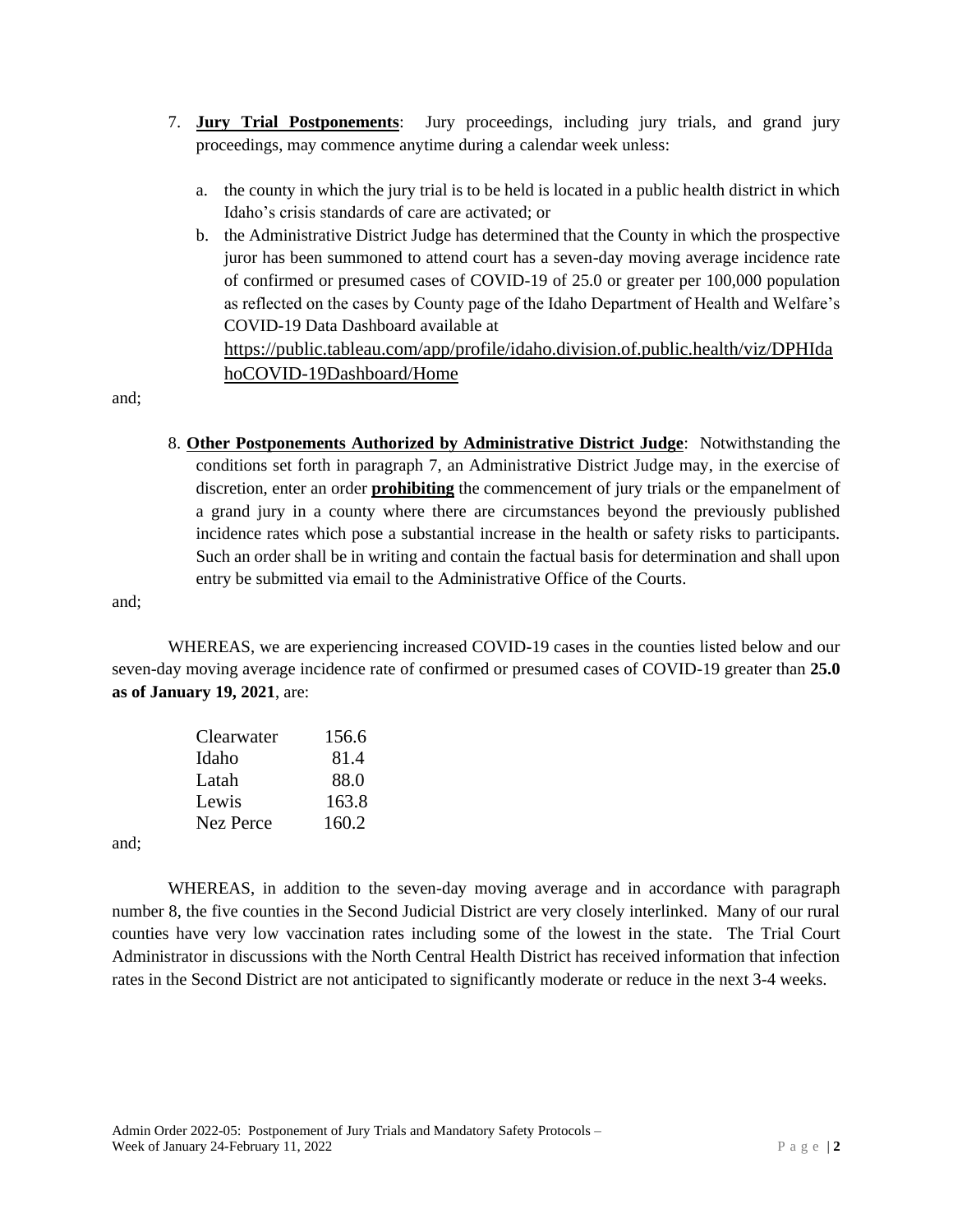## IT IS HEREBY ORDERED as follows:

1. Jury Trials are suspended for the weeks of January 24-February 11, 2022, for the following counties:

| Clearwater | 156.6 |
|------------|-------|
| Idaho      | 81.4  |
| Latah      | 88.0  |
| Lewis      | 163.8 |
| Nez Perce  | 160.2 |

and;

2. Unless otherwise directed by the Administrative District Judge, the assigned judges have the discretion to hold proceedings/sentencings in person or remotely, i.e. with all participants utilizing remoted technologies.

IT IS FURTHER ORDERED that all persons entering any county in the Second Judicial District operations area to do court business shall be subject to and maintain the following protocols:

- 3. All persons are required to wear a mask while in the court operations areas on court business.
- 4. All persons, not of the same household, must observe a minimum of six feet of social distancing from other persons.

IT IS FURTHER ORDERED that all persons entering county court operations areas in the Second Judicial District not under COVID-19 restrictions are instructed to follow the guidance as listed below:

- a. Anyone entering county operation areas to do court business are encouraged to wear masks and practice social distancing, but not required.
- b. Anyone entering courtrooms, facemasks and social distancing are at the discretion of the presiding judge.
- c. Strongly advise individuals not to enter courtrooms or approach court services areas if they:
	- i. have been asked to self-isolate by any doctor, hospital, or health agency;
	- ii. have been diagnosed with, but have not yet recovered from COVID-19; or
	- iii. are experiencing any signs or symptoms of illness including: fever, cough, shortness of breath or difficulty breathing, chills, repeated shaking with chills, muscle pain, headache, or new loss of taste or smell.